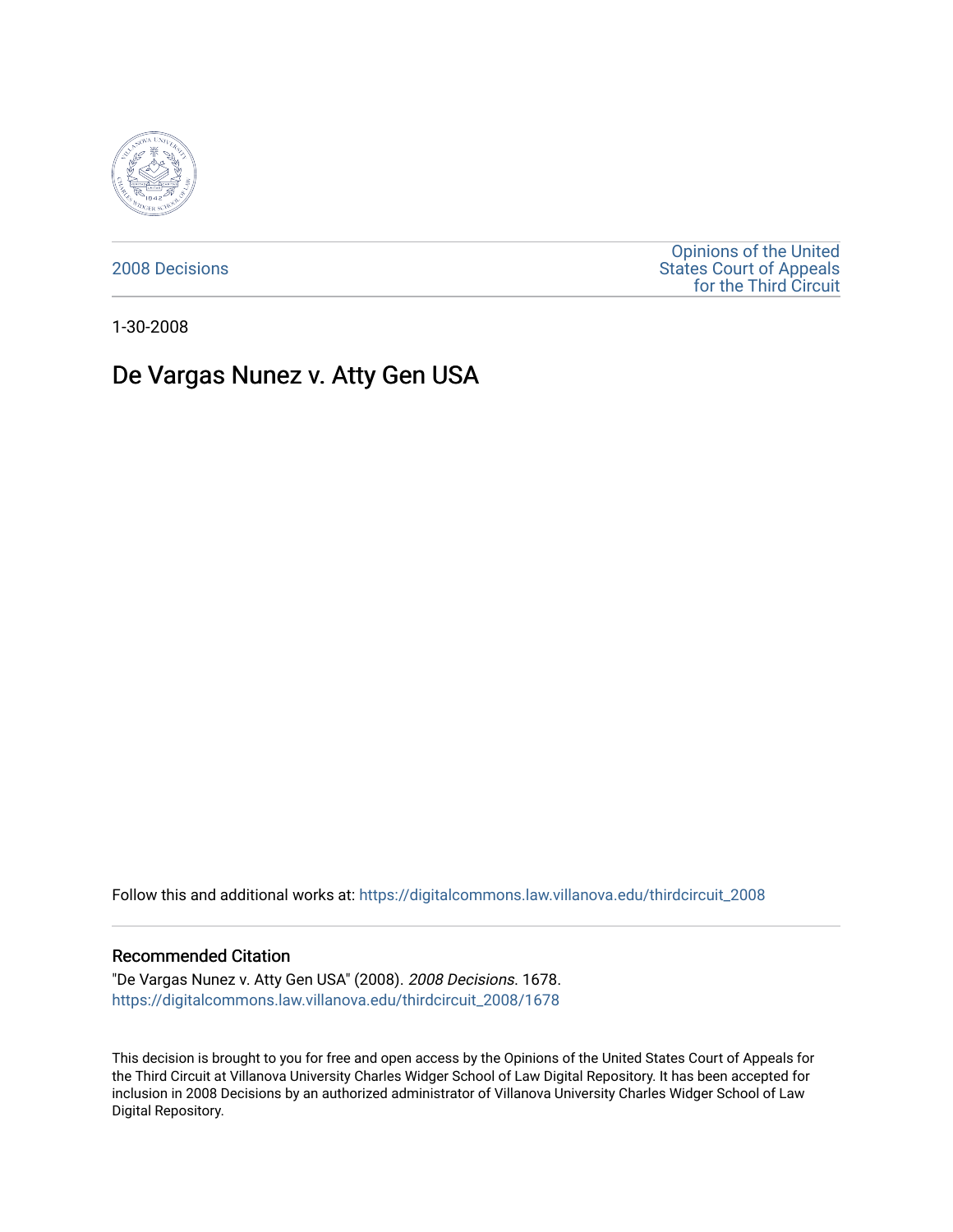#### **NOT PRECEDENTIAL**

# UNITED STATES COURT OF APPEALS FOR THE THIRD CIRCUIT

 $\overline{a}$ 

 $\overline{a}$ 

 $\overline{a}$ 

 $\overline{a}$ 

No. 05-3220

#### SILVIO DE VARGAS NUNEZ,

Petitioner,

v.

## ATTORNEY GENERAL OF THE UNITED STATES,

Respondent.

On Petition for Review of a Decision of the Board of Immigration Appeals (Agency No. A40-077-372) Immigration Judge: Hon. Grace A. Sease

Submitted under Third Circuit LAR 34.1(a) September 25, 2007

Before: BARRY, CHAGARES and ROTH, Circuit Judges

(Opinion filed: January 30, 2008)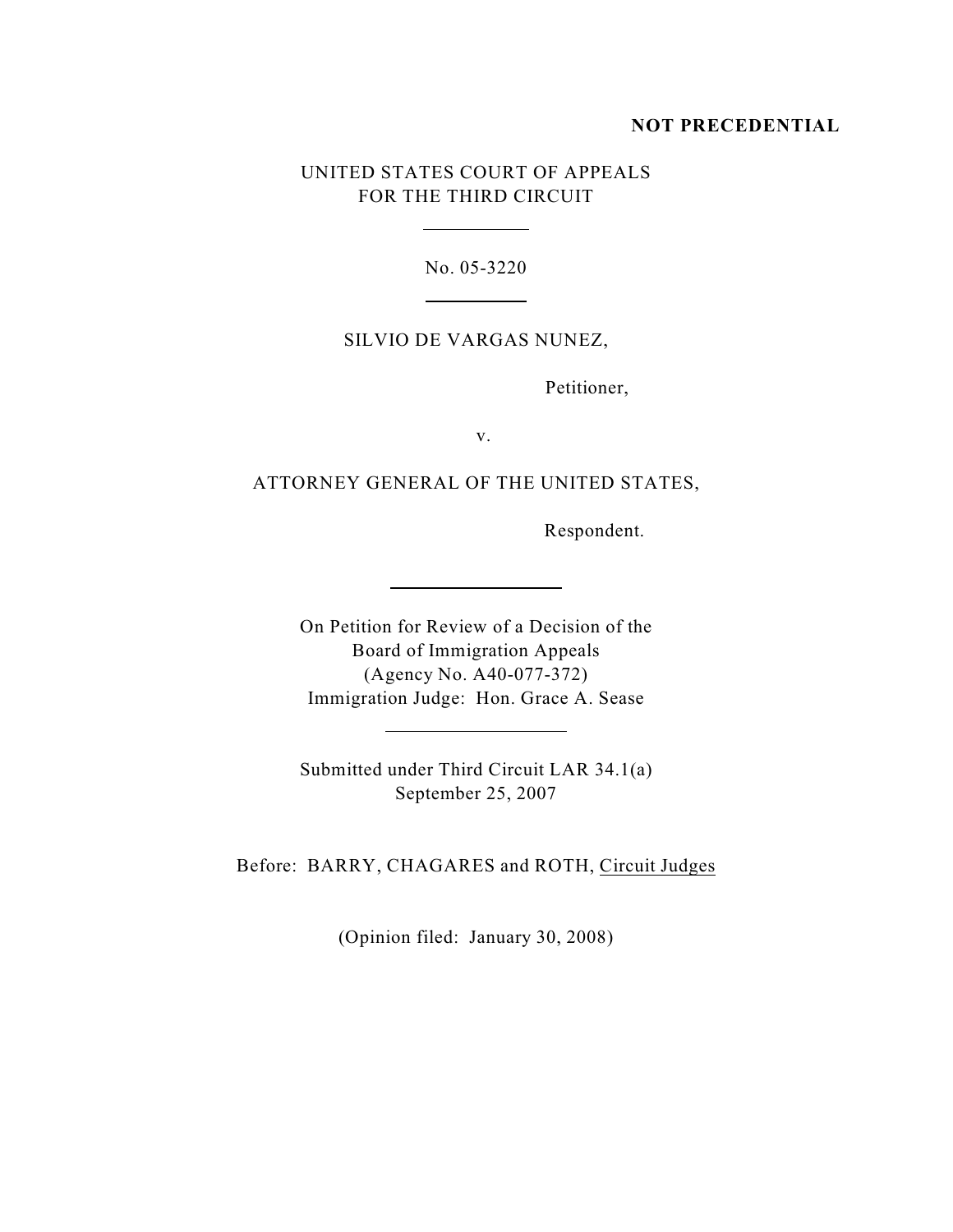#### OPINION

 $\overline{a}$ 

 $\overline{a}$ 

### **PER CURIAM**:

Silvio De Vargas Nuñez, a citizen of the Dominican Republic, seeks review of a final order issued by the Board of Immigration Appeals ("BIA"). For the reasons that follow, we will dismiss the petition for review.

De Vargas Nuñez was admitted to the United States in 1986 as a lawful permanent resident. In 2002, he was convicted of attempted criminal possession of a controlled substance (cocaine), fifth degree, in violation of New York Penal Law § 220.06. In 2003, he was convicted of attempted criminal sale of a controlled substance (cocaine), in violation of New York Penal Law § 220.31, for which he served eighteen months in prison.

The government charged him with removability as an alien convicted of a controlled substance offense, in violation of 8 U.S.C.  $\S 1227(a)(2)(B)(i)$ , and of an aggravated felony, in violation of 8 U.S.C. § 1227(a)(2)(A). After a hearing, on July 26, 2004, the Immigration Judge ("IJ") found De Vargas Nuñez removable under both provisions and ordered him removed to the Dominican Republic. The IJ noted that De Vargas Nuñez sought no relief from removal and appeared to be ineligible for any such relief due to his aggravated felony conviction. De Vargas Nuñez appealed the decision. By order dated December 13, 2004, the BIA adopted and affirmed the IJ's decision, noting that the state drug trafficking offense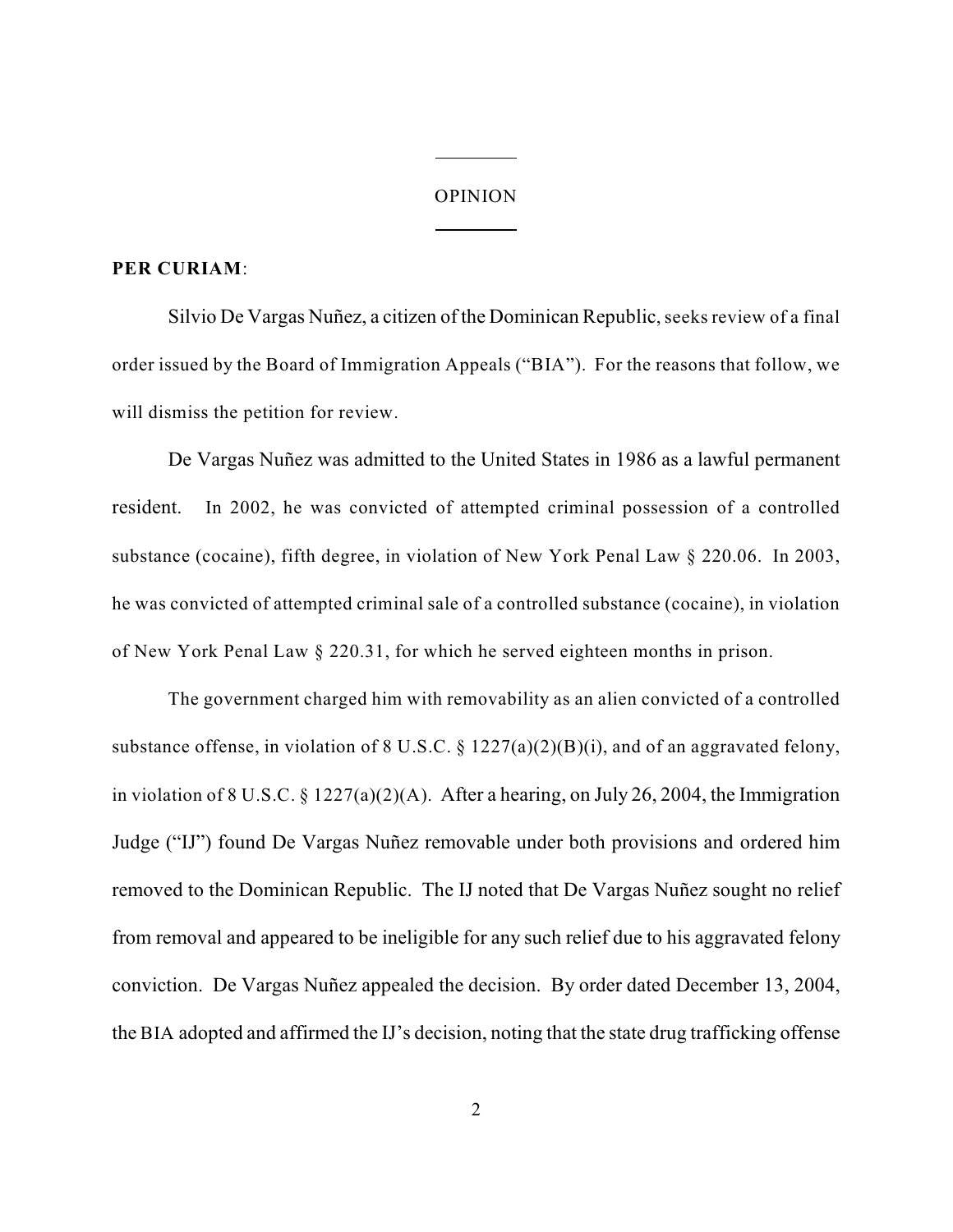qualifies as an aggravated felony and that De Vargas Nuñez was properly found removable as charged.

In January 2005, De Vargas Nuñez filed in the United States District Court for the Middle District of Pennsylvania a pro se motion to stay removal, followed by a habeas petition (M.D. Pa. Civ. No. 05-cv-00029).<sup>1</sup> During the pendency of his habeas petition, the REAL ID Act of 2005 took effect on May 11, 2005, which required the District Court to transfer the habeas petition to this Court to be treated as a petition for review. See Bonhometre v. Gonzales, 414 F.3d 442, 446 (3d Cir. 2005).<sup>2</sup>

We have jurisdiction to review "constitutional claims or questions of law" raised in this petition for review.  $8 \text{ U.S.C.} \$   $\frac{1252(a)(2)(D)}{D}$ . To that end, De Vargas Nuñez now raises the legal question of whether his New York conviction qualifies as an aggravated felony. See Tran v. Gonzales, 414 F.3d 464, 467 (3d Cir. 2005). Yet under 8 U.S.C. § 1252(d)(1), we lack jurisdiction to consider this challenge because De Vargas failed to exhaust his administrative remedies. Although he appealed from the IJ's order, he did not dispute that

 $\frac{1}{2}$  Later, in early March 2005, De Vargas attempted to file a motion with the agency to reopen the proceedings, but the filing was rejected for failure to comply with the filing fee requirements. On March 25, 2005, on its own motion, the BIA vacated and re-issued its order (incorporating the text of the original order) to correct a defect in service.

 $2^{\circ}$  The petition for review is now ripe for our review. We note that procedural events in this matter contributed to the somewhat lengthy passage of time since the petition was first transferred. These events include the administrative termination of the case when De Vargas Nuñez failed to file a brief, the subsequent reopening, multiple extensions of time granted to him to file a brief, his counsel's entry and eventual withdrawal of appearance in the matter, and the pendency of his pro se motions to stay removal and for appointment of counsel.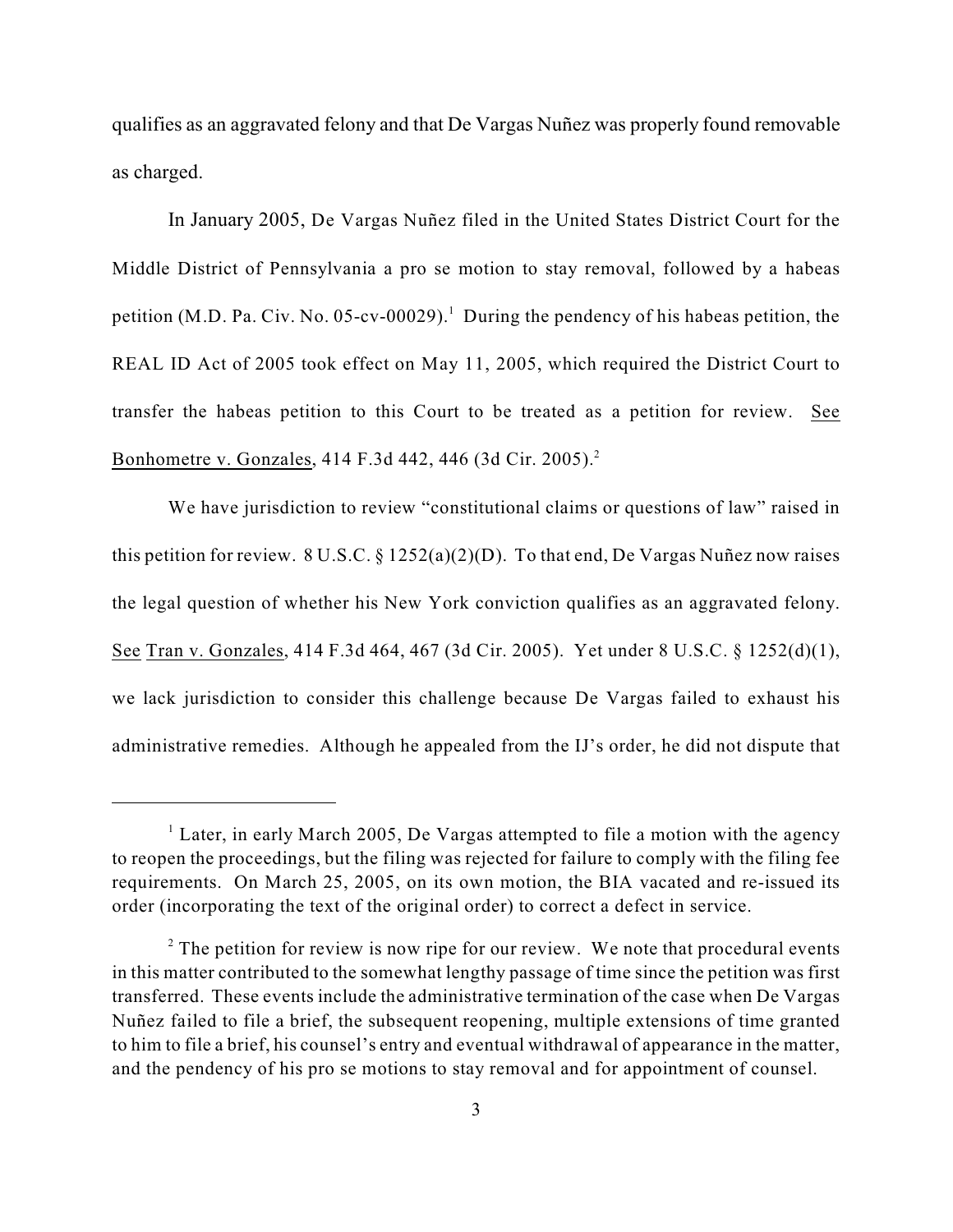he was convicted of an aggravated felony. Because De Vargas Nuñez did not contest the issue before the BIA, the claim is unexhausted. Cf. Popal v. Gonzales, 416 F.3d 249, 253 (3d Cir. 2005) (the purposes of exhaustion are met when the issues have been fairly presented to the BIA). Absent exhaustion of available administrative remedies, De Vargas Nuñez's claim is not properly before us.<sup>3</sup>

De Vargas Nuñez also asserts that he is entitled to cancellation and deferral of removal based on his family circumstances, as well as to relief under the Convention Against Torture due to hardships he will face as a repatriate to the Dominican Republic. As with his challenge to the finding of having committed an aggravated felony, these claims are unexhausted. He did not apply for any such relief before the IJ or the  $BIA.4$ <sup>4</sup> These claims are not properly before us, and we will not consider them in the first instance.

We add that his petition for review appears to raise claims regarding the ineffective

<sup>&</sup>lt;sup>3</sup> De Vargas Nuñez's argument is based on Lopez v. Gonzales, 127 S. Ct. 625 (2006). We recognize that Lopez was not decided until the conclusion of De Vargas Nuñez's agency proceedings, but that fact does not change the reality that De Vargas Nuñez did not raise the claim in any manner and thus failed to preserve the claim for review.

<sup>&</sup>lt;sup>4</sup>De Vargas Nuñez attaches to his brief an excerpt from the July 14, 2004 hearing before the IJ. During that hearing, the government withdrew the aggravated felony charge that was based on a conviction under New York Penal Law § 220.06 of attempted criminal possession of cocaine, prompting the IJ to inform De Vargas Nuñez that he was eligible to apply for cancellation of removal. (A.R. 42, 141.) However, the government later re-filed the aggravated felony charge based on an additional allegation referencing De Vargas Nuñez's 2003 conviction under New York Penal Law § 220.31 of attempted criminal sale of cocaine. (A.R. 105.) De Vargas Nuñez admitted to the convictions at the July 26, 2004 hearing. (A.R. 54.) As stated earlier, the IJ noted in her oral decision that De Vargas Nuñez sought no relief from removal and appeared to be ineligible for any such relief due to his aggravated felony conviction. (A.R. 32.)